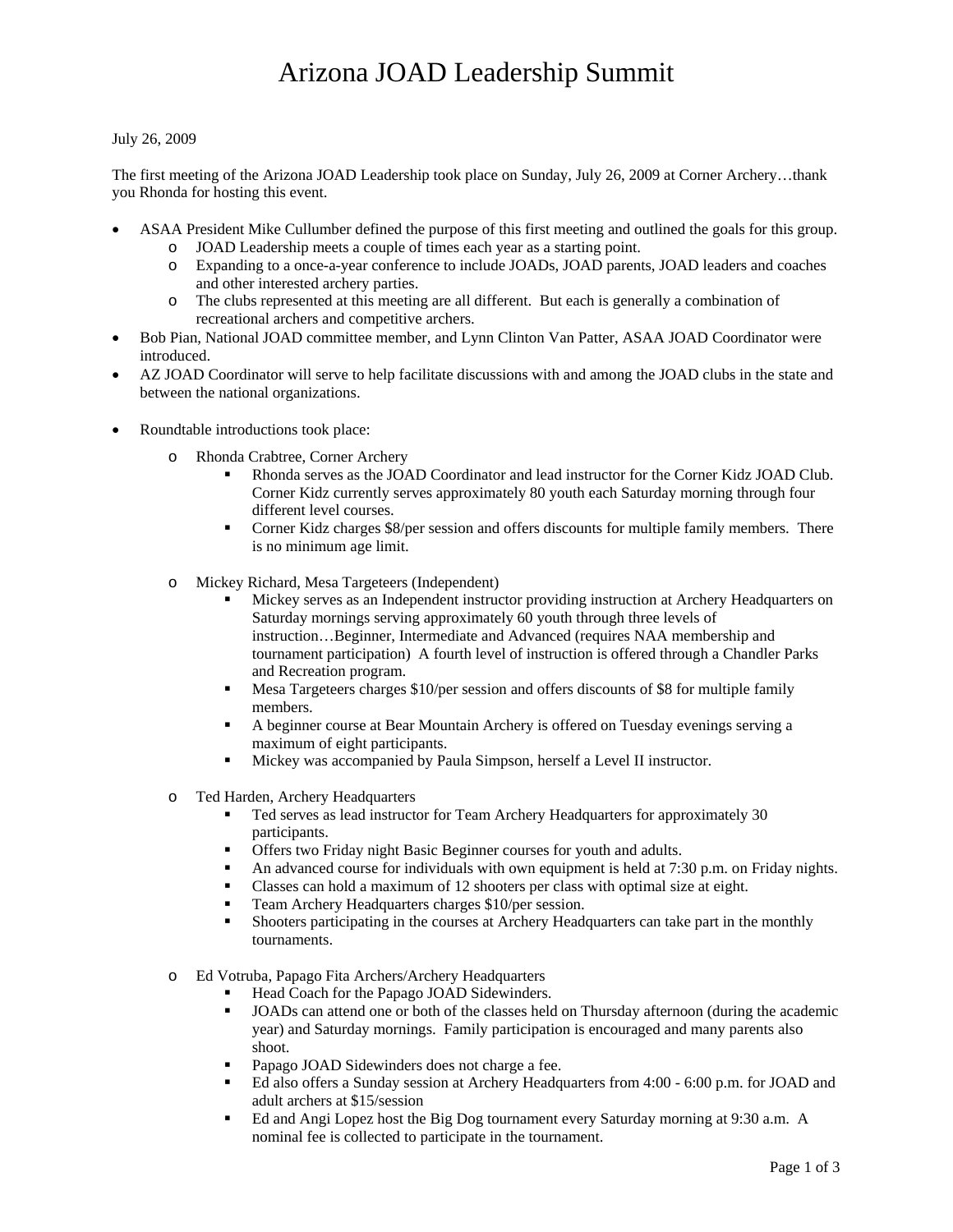## Arizona JOAD Leadership Summit

- o Kari Jill Granville, Sun Devil Archery
	- Head coach for the Sun Devil team
	- Currently a level III instructor working on Regional Certification.
	- Offers private lessons at \$50/session
- o Gary Yamaguchi, Papago FITA Archers
	- Assistant coach for Papago JOAD Sidewinders
	- **Transitioning to Paseo Vista**
	- Currently a Level II instructor transitioning to Regional Coach
	- Certified Judge
- o Angi Lopez, Papago FITA Archers
	- Basic Certification
	- **Provides administrative support for the Papago JOAD Sidewinders and the Sunday afternoon** course at Archery Headquarters.
- o Glenn Liptack, Papago FITA Archers
	- Assistant instructor for Papago JOAD Sidewinders
	- **JOAD** parent and shooter
- o Paula Simpson, Mesa Targeteers
	- Works with Mickey Richards supporting the same programs.
	- Offers instructions to youth in exchange for their services in support of programs. No youth is turned away for lack of ability to pay.
- o Mike Cullumber, Papago FITA Archers/Paseo Vista/ASAA
	- Mike will head the new archery program at Paseo Vista Park when facility opens in October/November. This will similar to the Papago FITA Archery program with participants paying \$30 for individual membership and \$65 for family membership.
	- Fee structure has not been set for weekly JOAD program as this will be done in consultation the City of Chandler.
	- Range is a City of Chandler park and will be fiscally supported by the city.
- o Lynn Clinton Van Patter, Papago FITA Archers/ASAA
	- JOAD parent and shooter
	- 2009 ASAA JOAD Coordinator and Membership Coordinator
	- Basic Level Instructor
	- **Preparing for Intermediate Level Instructor in August**
- o Bob Pian, Arizona Jr. & Collegiate Archery (Club Leader)
	- Active in service to archery since 2002
	- Continental (Coparco) Judge
	- **Tournament Director, planner and range designer**
	- Former JOAD and World Team Archer parent
	- **Community Archery Coach Certified**
	- **USAA National JOAD Committee Chair**
	- NADA Member (Instructor/Coach Support Association)
	- **ASAA/BASF Designated Contact**
	- ASAA Vice President